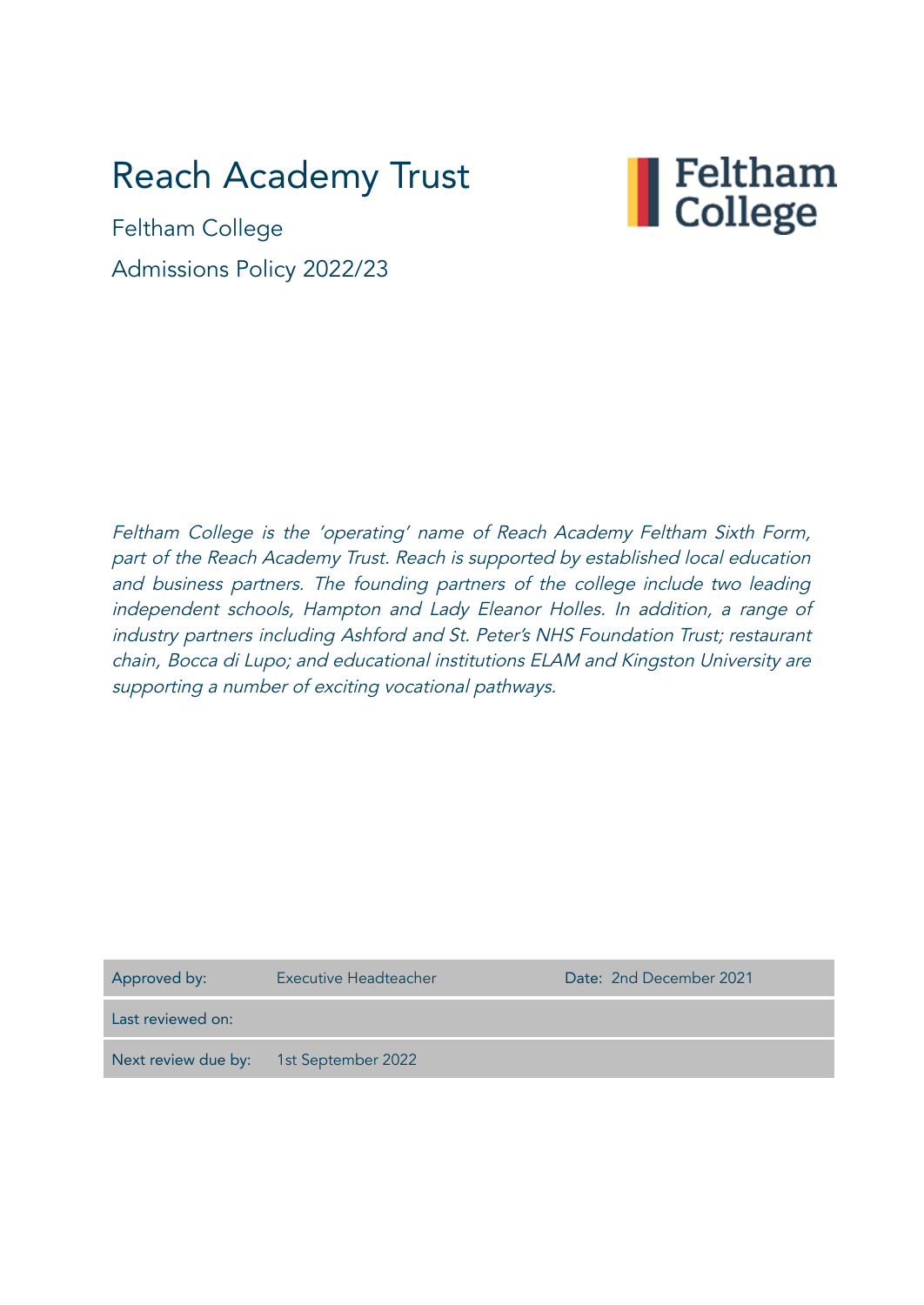| Contents                           |   |
|------------------------------------|---|
| Introduction                       | 2 |
| <b>Published Admissions Number</b> | 2 |
| How to apply                       | 2 |
| Minimum entrance requirements      |   |
| Oversubscription criteria          |   |
| Appeals procedure                  |   |

# <span id="page-1-0"></span>1. Introduction

Thank you for your interest in applying for a place at Feltham College. We are based at Reach Academy Feltham, 53-55 High Street, Feltham, TW13 4AB. The aim of this policy is to provide clear guidance on the admission arrangements for a place at the school including information on timescales, deadlines and contact details for queries. For any further information or to talk to a member of the team please contact [admissions@felthamcollege.com](mailto:admissions@felthamcollege.com).

<span id="page-1-1"></span>2. Published Admissions Number

The school has a PAN of 60 for Year 12. In most years, the school will be able to offer more places to external applicants.

<span id="page-1-2"></span>3. How to apply

Applicants must be aged 16 at least on 31st August in the year of application. Applications for the next academic year open on 1st December 2021. Applications are considered until 31st August 2022.

Applications must be made online at <https://www.felthamcollege.com/apply-0> and you can access a paper form by contacting Feltham College directly. Young people may make their own application to the sixth form; the application can be made by the parent/carer but does not have to be.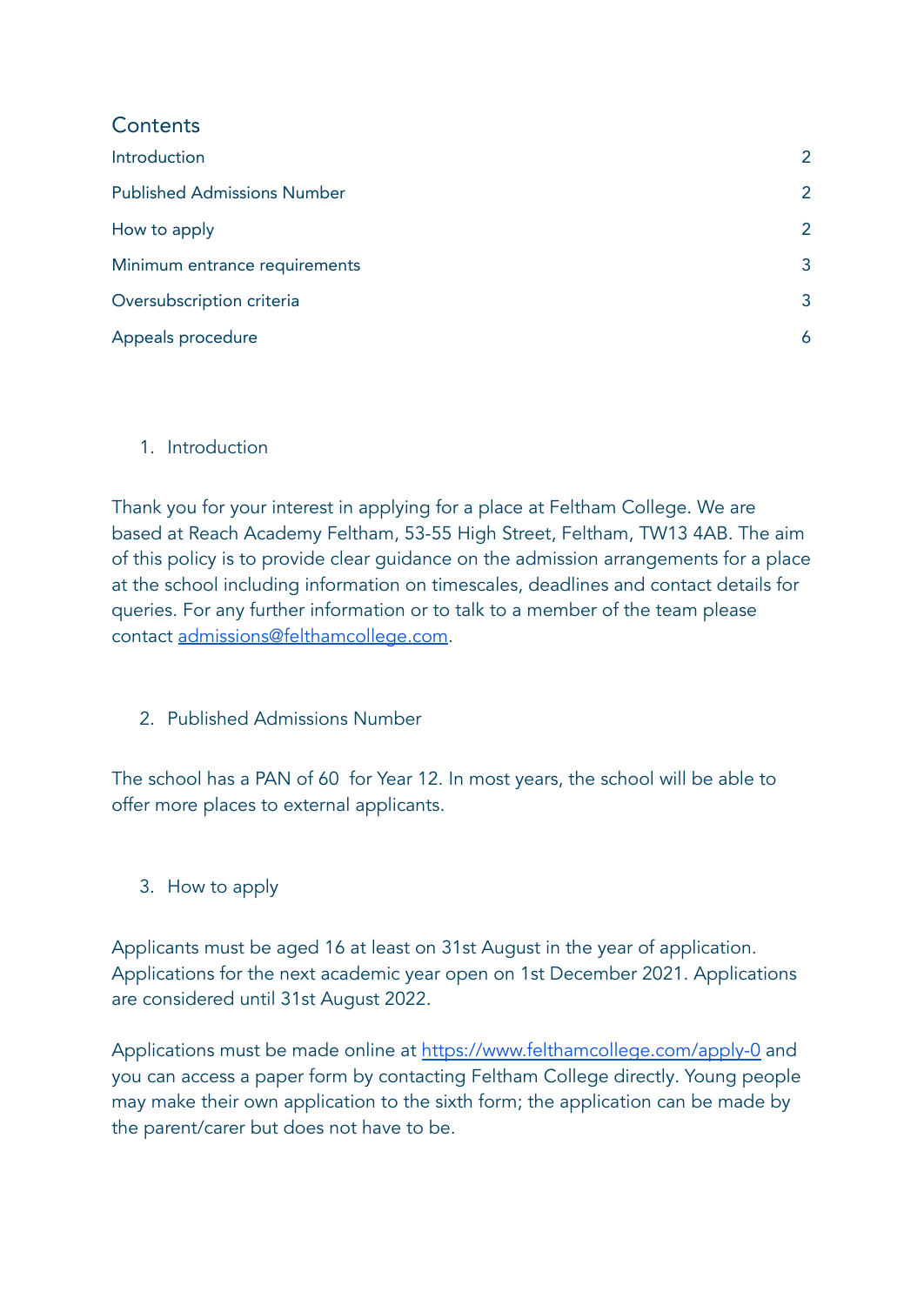Meetings will be held with students, both internal and external, who wish to apply for a place to discuss their options and academic entry requirements for particular subjects prior to making an application.

Admission to Feltham College involves: 1) Submitting an online application form 2) Application discussion day - this will include a subject discussion and a wider character discussion 3) Meeting the entry criteria

<span id="page-2-0"></span>Offers will be made on a rolling basis from January.

### 4. Minimum entrance requirements

Candidates are advised to consult the information given on the school's website and in any prospectus.

The minimum academic entrance requirement to be eligible for a place in the sixth form is:

a) For entry to BTEC courses: 5 GCSEs graded 9-5, including English Language or English Literature and Maths (not including BTECs or other equivalents)

b) For entry to A-level courses: 6 GCSEs graded 9-6, including English Language or English Literature and Maths at Grade 6 (not including BTECs or other equivalents)

c) To study A-levels in subjects that have been studied at GCSE and are being continued at A-level, there is an additional minimum requirement of at least GCSE grade 7 in the specific subject.

d) To study A-levels in Further Maths there is an additional minimum requirement of at least GCSE grade 9 in the specific subject.

The same requirements apply to both internal and external applicants and final entry decisions are made at the discretion of the College.

Where more applications are received than there are places available the oversubscription criteria in this policy applies.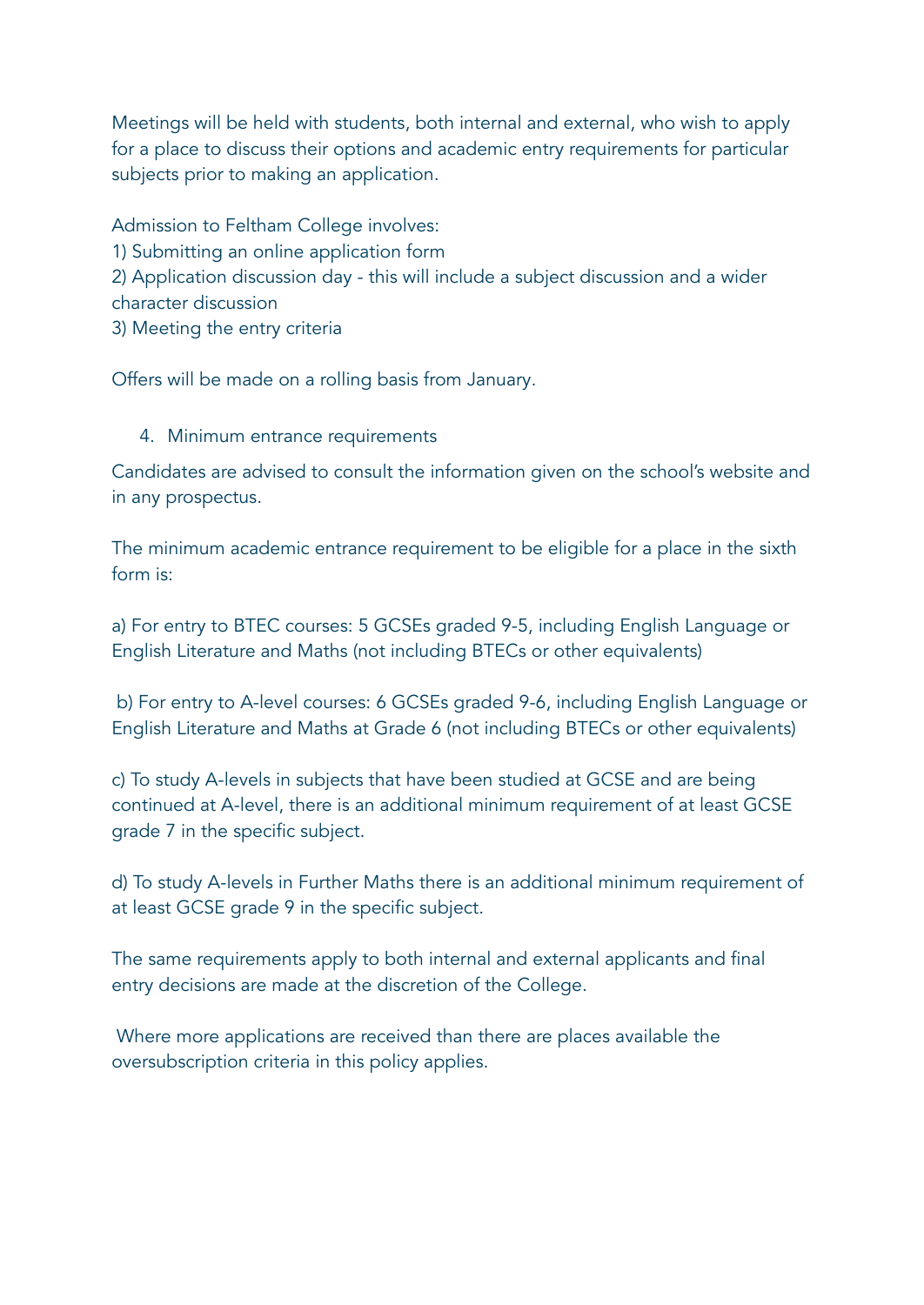#### <span id="page-3-0"></span>5. Oversubscription criteria

- 1. In the event that Feltham College receives more applications than there are places and after the admission of pupils with Education Health Care Plans where the school is named, the following over subscription criteria will be applied.
	- a. Children who are looked after by a local authority or were previously looked after but immediately after being looked after, became subject to an adoption, child arrangements, or special guardianship order. A looked after child is a child who is (a) in the care of a local authority, or (b) being provided with accommodation by a local authority in the exercise of their social services functions (see the definition in Section 22(1) of the Children Act 1989). Previously looked after children include those children who appear (to the admission authority) to have been in state care outside of England and ceased to be in state care as a result of being adopted. A child is regarded as having been in state care outside of England if they were in the care of or were accommodated by a public authority, a religious organisation, or any other provider of care whose sole or main purpose is to benefit society. An adoption order is an order under the Adoption Act 1976 (see Section 12 adoption orders) and children who were adopted under the Adoption and Children Act 2002 (see Section 46 adoption orders). A 'child arrangements order' is an order settling the arrangements to be made as to the person with whom the child is to live under Section 8 of the Children Act 1989 as amended by Section 14 of the Children and Families Act 2014. Section 14A of the Children Act 1989 defines a 'special guardianship order' as an order appointing one or more individuals to be a child's special guardian (or special guardians).You must complete the appropriate section on the Common Application Form (CAF) and provide a letter and/or documentary evidence from the child's social worker or other relevant professional. Consideration will not be given to this criterion unless the appropriate supporting documentation is provided at the time of application. Please note that adopted children must be looked after by an English or Welsh Local Authority.
	- b. Exceptional Social/Medical Need. All Hounslow schools have experience of dealing with children with different social and medical needs. Occasionally there will be a very small number of children for whom exceptional medical social or medical circumstances will apply which will warrant a placement at a particular school. Common medical conditions and allergies can usually be supported in all Hounslow mainstream schools. Therefore priority under this criterion would not normally be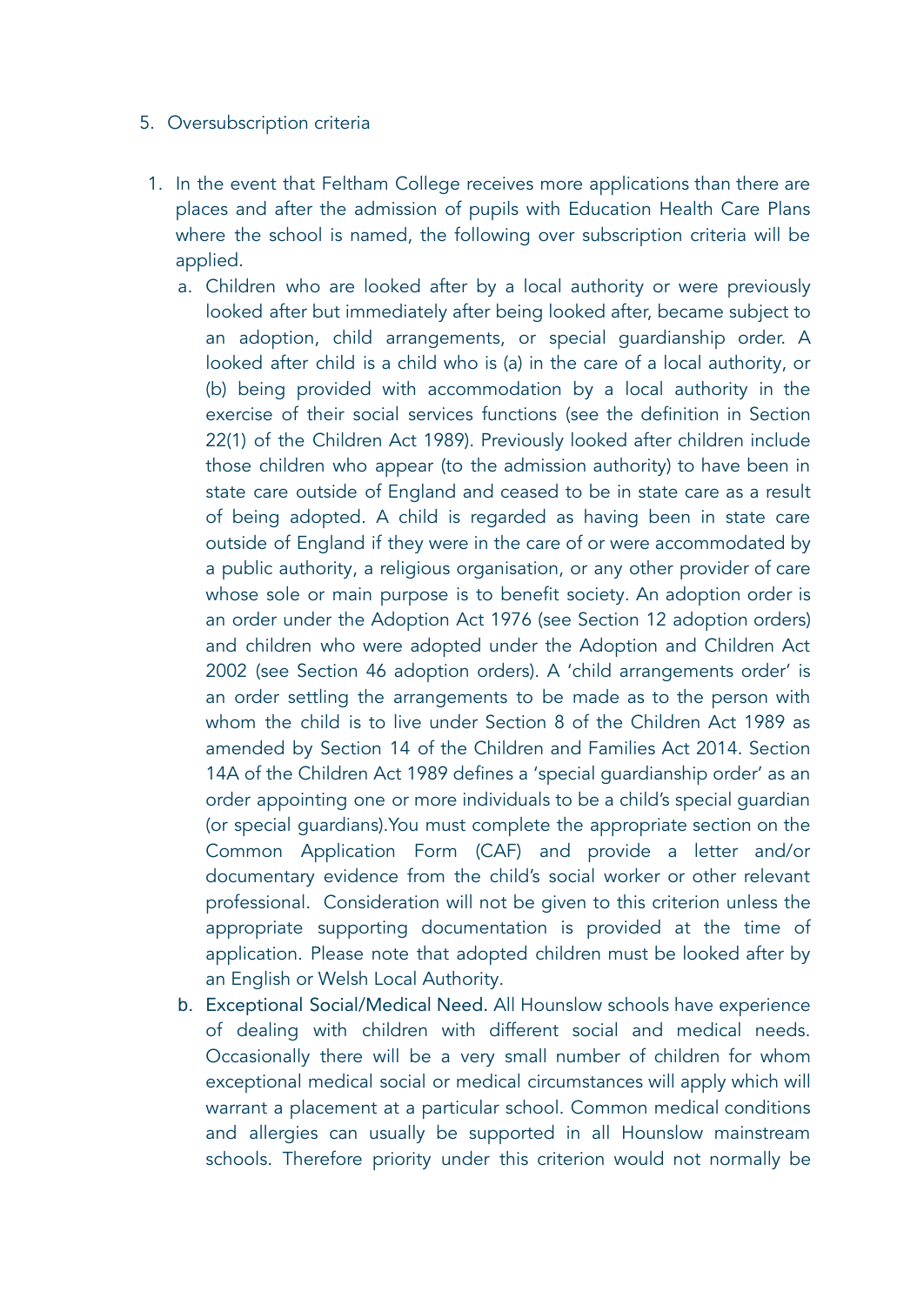given for these. Some mainstream schools have units attached which provide specialist provision for children with an education, health and care plan which names the school. The facilities in these units are not normally available to children in the mainstream school and as such priority under a school's exceptional social or medical criterion would not normally be agreed for a mainstream place on the basis of a specialist unit being attached to the school. In addition, routine child minding arrangements would not normally be considered to be an exceptional social reason for placement at a particular school. The request for the admission authority to consider medical and social need priority must be submitted at the same time as making your application. The application must be supported by compelling written evidence from a suitable professional such as a hospital consultant, a social worker or health visitor that sets out the particular reasons why this school is the most suitable and the difficulties that would be caused if the child had to attend another school. This must be submitted at the time of the original application. If the school is not the closest to home, the professional must set out in detail the wholly exceptional circumstances for attending this school and the difficulties if the child had to attend another school. Providing evidence does not guarantee that a child will be given priority at a particular school, and in each case a decision will be made based on the merits of the case and whether the evidence demonstrates that a placement should be made at this school over any other.

- c. Siblings: Applicants who will have a sibling attending the school at the time of admission. Applicants who will have a sibling including all blood, half-, step-, adoptive and foster brothers and sisters of the child (not cousins) who live at the same home as the child, in the school (not including the Nursery) in September 2022. In order to meet the sibling criterion, your child's sibling must be attending the school at the time of application and be expected to still be attending at the time of admission in September 2022. You must complete the sibling details in the appropriate section on the Common Application Form (CAF).
- d. Up to 16 places to be allocated to children eligible for the Pupil Premium at the time of application to the school who live in a TW13 or TW14 postcode. If you wish to be considered under this criterion, please complete the school's supplementary information form. This can be obtained from the school office or downloaded from the school website and should be returned to the school by the closing date. Where there are more applications that meet this criterion than the 16 places allocated, places will be allocated by the use of an electronic ballot system, which will be independently operated.